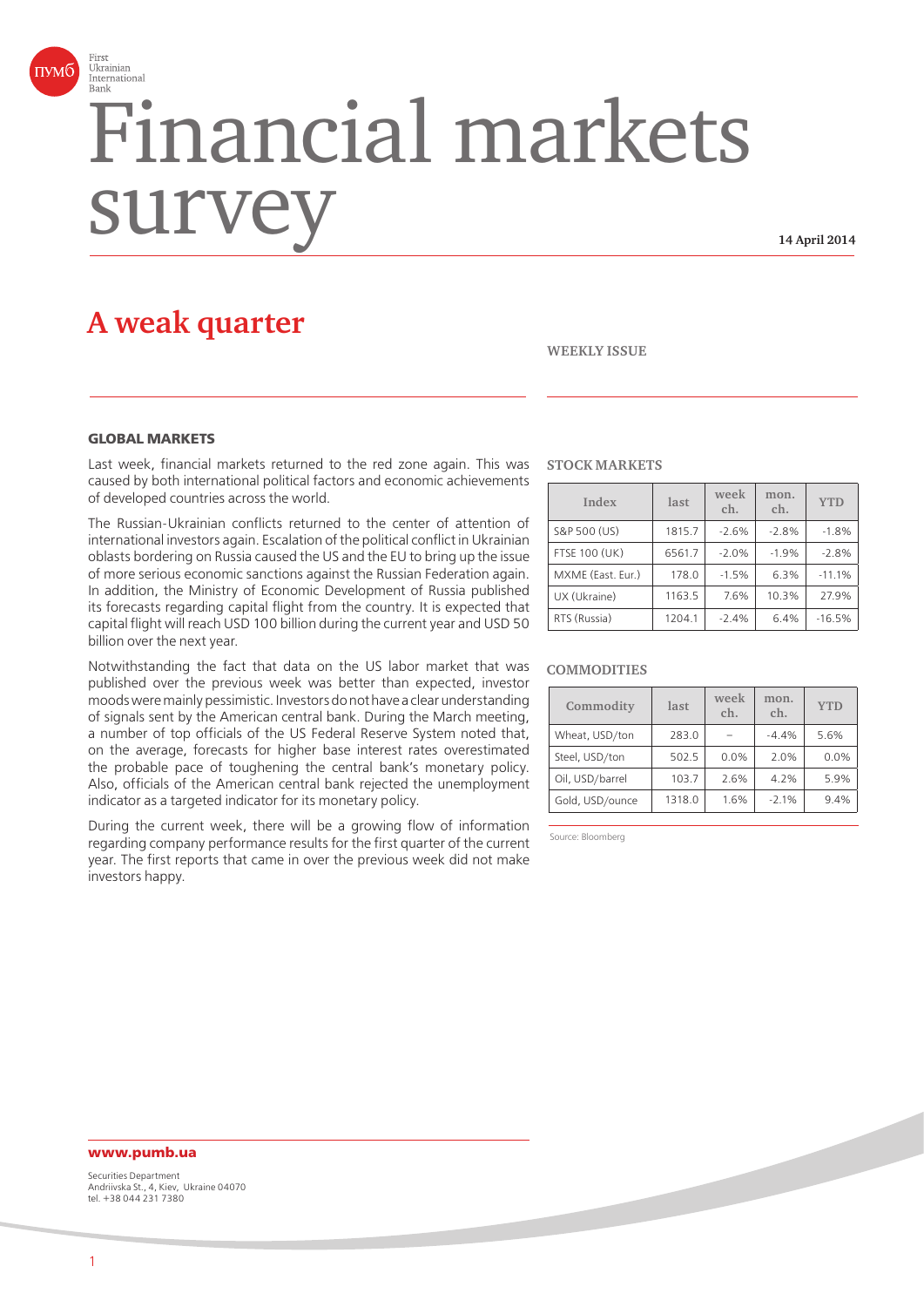

According to information of the State Statistics Service, spring crops covered 2,777,800 hectares as of 1 April 2014, which 4.2 times exceeds areas under spring crops compared to 1 April 2013. A significant increase in areas under spring crops is connected mainly with an earlier start of the sowing campaign during the current year compared to the previous year when the sowing campaign began much later than usual owning to the prolonged winter.

#### **BOND MARKET**

Last week, the Ministry of Finance returned to the practice of ultra shortterm borrowings. At a tender held on 8 April, the Ministry of Finance managed to raise UAH 103.7 million to the State Budget of Ukraine by way of placing bonds maturing in six months and yielding 12.75% per annum. Next day, 9 April, the Ministry of Finance placed bonds maturing in three months and yielding 9.95% per annum for the total of UAH 391.0 million. In our opinion, the above-mentioned placements involved state-owned banks.

According to the provisional schedule for placing internal government bonds, a tender is expected to be held on Tuesday, 15 April. The Ministry of Finance plans to place short-term bonds denominated in hryvnia and maturing in three and nine months, as well as internal government bonds denominated in US dollars and maturing in three months.

#### **EQUITY MARKET**

Last week, the Ukrainian stock market continued growing. During the previous week, the Ukrainian Exchange (UX) Index grew 7.6% and closed at 1,163.54 points on Friday, 11 April. From Monday through Friday, the situation in eastern oblasts remained in a "dormant" state. A significant worsening of the political situation in eastern oblasts of Ukraine was witnessed over Saturday-Sunday, 12-13 April, when public institutions were seized by armed occupants in a number of cities and towns in Donetsk oblast.

Our analysts expect that such a worsening of the political situation in eastern oblasts of the country will have a negative impact on the standing of Ukrainian stock during the current week.

#### **FOREIGN EXCHANGE MARKET**

Last week, the US dollar appreciated at a more rapid pace against the hryvnia. Trading ranged within the limits of UAH 11.60-11.80/USD on Monday, UAH 11.70-11.80/USD on Tuesday, UAH 11.90-12.10/USD on Wednesday, UAH 12.50-13.00/USD on Thursday, and UAH 13.30- 13.80/USD on Friday. By closing time on Friday, the market went down to UAH 13.00/USD.

On 11 April, the interbank foreign exchange market set a new record-high at UAH 13.70-13.80/USD. As before, the market is currently in a difficult situation and requires stabilization. The situation will depend on sources of foreign exchange inflows and expansion in the number of such sources.

The maximum foreign exchange sales volumes were registered on Tuesday, 8 April: a little below USD 500 million (all currencies), including sales of the American currency alone for USD 350 million.

#### **LATEST MACROECONOMIC DATA**

| Indicator                                       | Value  |
|-------------------------------------------------|--------|
| Areas under spring crops as of 1 April 2014, ha | 2777.8 |

Source: the State Statistics Service

#### **THE RESULTS OF PLACING INTERNAL GOVERNMENT BONDS**

| Date of<br>place-<br>ment | Type of<br>bonds | Weight.<br>av. rate | Submit./<br>satisfied<br>bids | Funds<br>raised.<br><b>UAH</b><br>mln |
|---------------------------|------------------|---------------------|-------------------------------|---------------------------------------|
| 8 April                   | 175 days         | 12.75%              | 2/2                           | 103.7                                 |
| 9 April                   | 84 days          | 9.95%               | 1/1                           | 391.0                                 |

Source: the Ministry of Finance of Ukraine

#### **THE UX INDEX AND TRADING VOLUME**



Source: Bloomberg

# **Ukraine**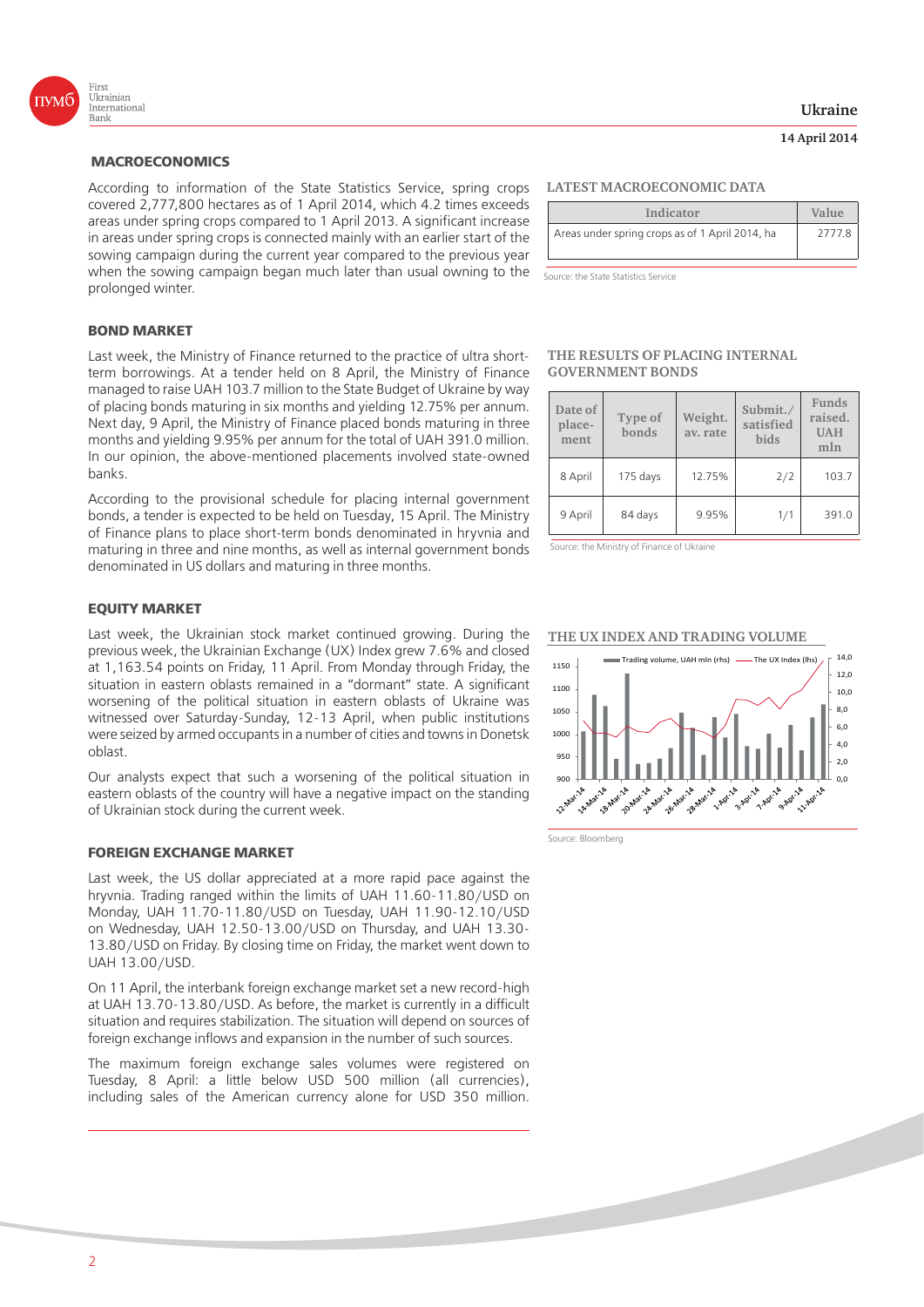

# **INTERBANK LENDING MARKET**

Last week, the situation on the interbank lending market did not change much. The cost of resources on interbank lending market continues to remain low. Appreciation of the US dollar caused rates for swap operations to go down to negative values. The upper limit of the cost of overnight loans was 1-2%. For several weeks in a row, the market has been registering no loans longer than one week. As of Friday morning, 11 April, the balance on correspondent accounts totaled UAH 34.1 billion.